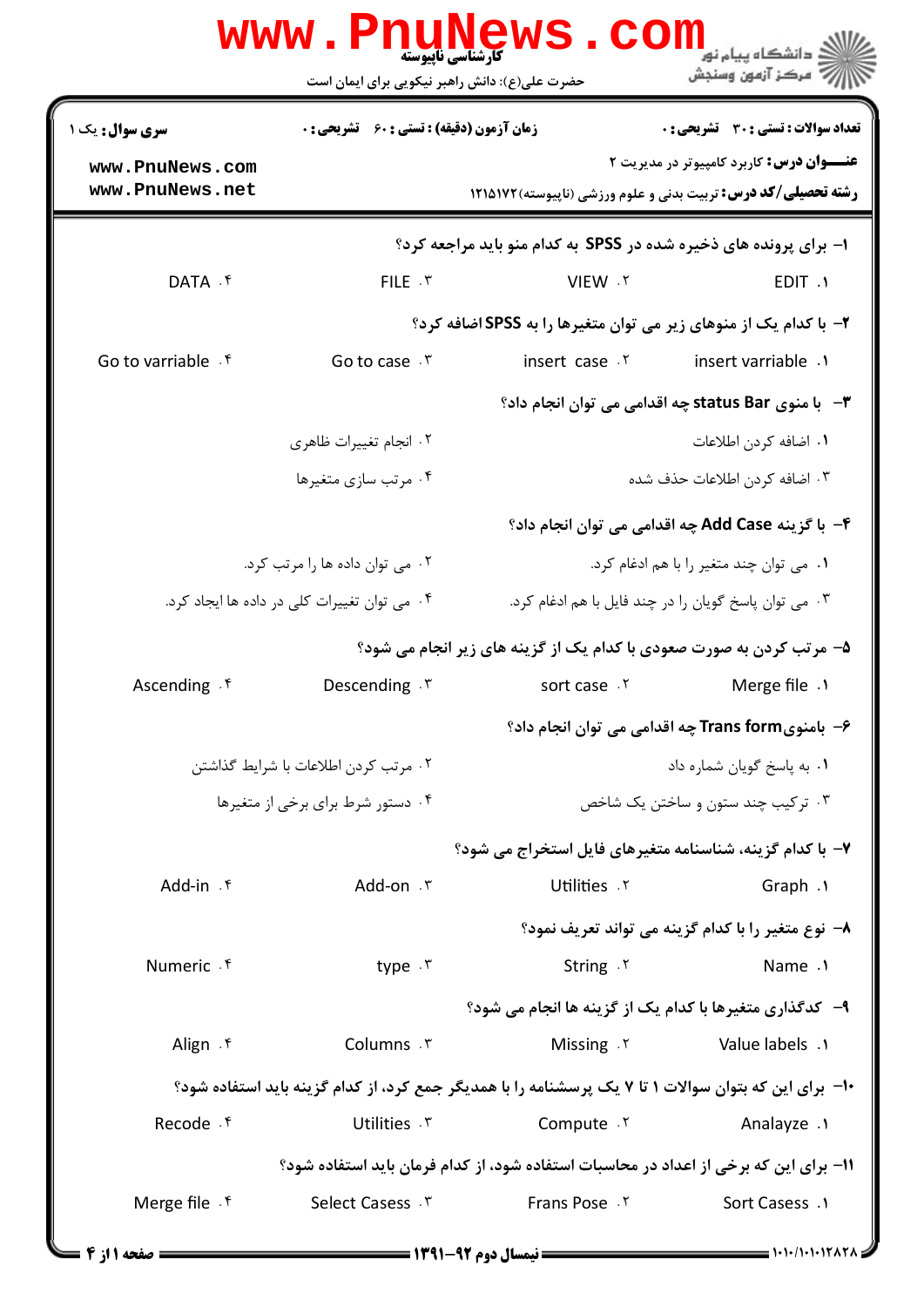|                                                                      | <b>WWW.PNUNEWS</b><br><b>کارشناسی ناپیوسته</b><br>حضرت علی(ع): دانش راهبر نیکویی برای ایمان است | COM                                                                                                        | د دانشگاه بيام نو <mark>ر</mark><br>رِ ۖ مرڪز آزمون وسنڊش |
|----------------------------------------------------------------------|-------------------------------------------------------------------------------------------------|------------------------------------------------------------------------------------------------------------|-----------------------------------------------------------|
| سری سوال : ۱ یک                                                      | <b>زمان آزمون (دقیقه) : تستی : 60 ٪ تشریحی : 0</b>                                              |                                                                                                            | <b>تعداد سوالات : تستی : 30 ٪ تشریحی : 0</b>              |
| www.PnuNews.com                                                      |                                                                                                 |                                                                                                            | <b>عنـــوان درس:</b> کاربرد کامپیوتر در مدیریت ۲          |
| www.PnuNews.net                                                      |                                                                                                 | <b>رشته تحصیلی/کد درس:</b> تربیت بدنی و علوم ورزشی (ناپیوسته)1218121                                       |                                                           |
|                                                                      |                                                                                                 | <b>۱۲</b> - نرمال بودن توزیع جامعه توسط کدام مسیر انجام می شود؟                                            |                                                           |
|                                                                      | Nonparametric test – binominal $X$                                                              | nonparametric test 1 sample k-s .1                                                                         |                                                           |
|                                                                      | nonparametric test Related samples . f                                                          |                                                                                                            | nonparametric test Runs . ٣                               |
|                                                                      |                                                                                                 | ۱۳- برای به دست آوردن همگنی واریانس ها از کدام دستور باید استفاده شود؟                                     |                                                           |
| $GLM.$ $\uparrow$                                                    | MLA . ٣                                                                                         | TVL .Y                                                                                                     | ALM .                                                     |
| <b>۱۴</b> - برای تعیین تصادفی بودن داده از کدام مسیر استفاده می شود؟ |                                                                                                 |                                                                                                            |                                                           |
|                                                                      |                                                                                                 |                                                                                                            | nonparametric test Run .1                                 |
|                                                                      |                                                                                                 | nonparametric test Binominal .Y                                                                            |                                                           |
|                                                                      |                                                                                                 | nonparametric test Sample K-S . \vari                                                                      |                                                           |
|                                                                      |                                                                                                 | nonparametric test K releted Samples f                                                                     |                                                           |
|                                                                      |                                                                                                 | 15- برای بررسی وجود رابطه خطی از کدام مسیر باید استفاده شود؟                                               |                                                           |
|                                                                      | GRAPHS Boxplot . ٢                                                                              |                                                                                                            | Graphs Scatterplot .1                                     |
|                                                                      | graphs pareto f                                                                                 |                                                                                                            | graphs sequence $\cdot$                                   |
|                                                                      | ۱۶– برای ترسیم جدول توزیع فراوانی از کدام مراحل باید استفاده شود؟                               |                                                                                                            |                                                           |
|                                                                      |                                                                                                 | Descriptive Analyze statistics explore .1                                                                  |                                                           |
|                                                                      |                                                                                                 | Descriptive Analyze statistics crosstabs . Y                                                               |                                                           |
|                                                                      |                                                                                                 | Descriptive Analyze statistics ratio . \vare \muslem \muslem \muslem \muslem \muslem \muslem \muslem \musl |                                                           |
|                                                                      |                                                                                                 | Analyze Descriptive statistics frequencies f                                                               |                                                           |
|                                                                      |                                                                                                 | <b>۱۷</b> - برای رسم نمودار دایره ای از کدام مسیر استفاده می شود؟                                          |                                                           |
|                                                                      |                                                                                                 | Analyze Descriptire statisics Charts Bar Charts .1                                                         |                                                           |
|                                                                      |                                                                                                 | Analyze Descriptire statisics                                                                              | Charts piecharts Y                                        |
|                                                                      |                                                                                                 | Analyze Descriptire statisics<br>Charts                                                                    | <sup>۳</sup> . Histograms                                 |
|                                                                      | Analyze Descriptire statisics                                                                   | Charts with normal curve . f                                                                               |                                                           |
|                                                                      | 1۸– از مسیر statistics frequencies central tendency برای چه منظوری استفاده می شود؟              |                                                                                                            |                                                           |
|                                                                      | ۰۲ محاسبه شاخص های مرکزی                                                                        |                                                                                                            | ۰۱ محاسبه پراکندگی                                        |
|                                                                      | ۰۴ محاسبه انحراف استاندارد و وار بانس                                                           |                                                                                                            | ۰۳ محاسبه چارک ها                                         |
|                                                                      |                                                                                                 |                                                                                                            |                                                           |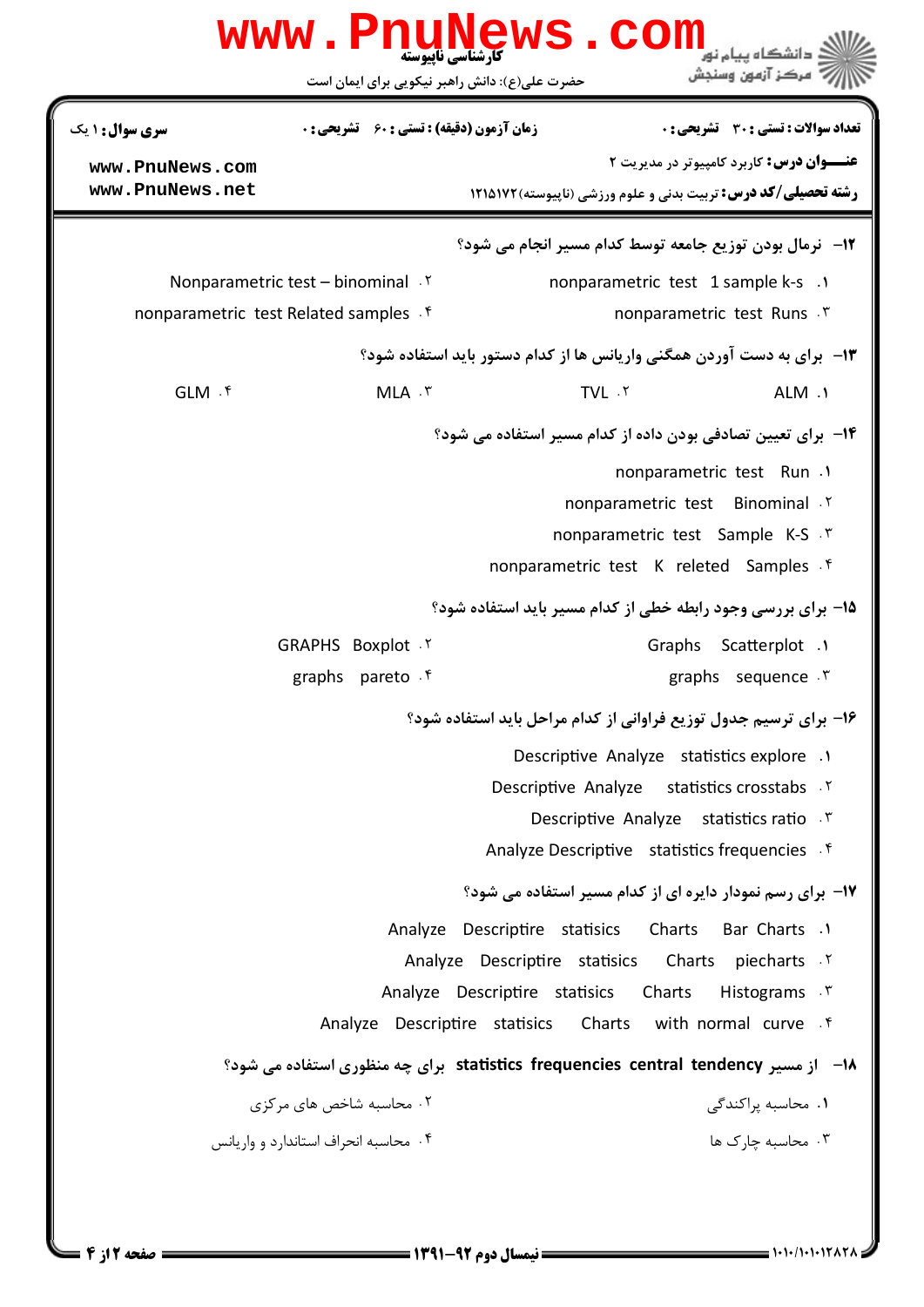| WWW.FIIUIY                                                                   | ه دانشگاه پیام نو <mark>ر</mark><br>کارشناسی ناپیوسته<br>" مرڪز آزمون وسنڊش<br>حضرت علی(ع): دانش راهبر نیکویی برای ایمان است |
|------------------------------------------------------------------------------|------------------------------------------------------------------------------------------------------------------------------|
| <b>زمان آزمون (دقیقه) : تستی : 60 ٪ تشریحی : 0</b><br><b>سری سوال : ۱ یک</b> | تعداد سوالات : تستى : 30 - تشريحي : 0                                                                                        |
| www.PnuNews.com                                                              | <b>عنـــوان درس:</b> کاربرد کامپیوتر در مدیریت ۲                                                                             |
| www.PnuNews.net                                                              | <b>رشته تحصیلی/کد درس:</b> تربیت بدنی و علوم ورزشی (ناپیوسته)1215121 13                                                      |
|                                                                              | ۱۹- برای نشان دادن کجی و کشیدگی از کدام گزینه باید استفاده شود؟                                                              |
| <b>Frequencies</b> Distribution Y                                            | <b>Frequencies</b> Dispersion .1                                                                                             |
| Frequencies central f                                                        | Frequencies Percentile . ٣                                                                                                   |
|                                                                              | ۲۰- برای محاسبه نقاط درصدی از کدام گزینه باید استفاده شود؟                                                                   |
|                                                                              | Range Frequencies statistics .1                                                                                              |
|                                                                              | Frequencies statiscs percentite value .Y                                                                                     |
|                                                                              | Frequencies valuese are group midpoints .                                                                                    |
|                                                                              | Frequencies Dispersion std deviation f                                                                                       |
|                                                                              | ۲۱− از مسیر   compare means  one sample t test برای چه منظوری استفاده می شود؟                                                |
| ۰۲ مقایسه میانگین های دو گروه همبسته                                         | ۰۱ مقایسه میانگین های دو گروه مستقل                                                                                          |
| ۰۴ مقایسه میانگین های سه گروه مستقل                                          | ۰۳ مقایسه میانگین های نمونه با جامعه                                                                                         |
|                                                                              | 22- در آزمون   t_ Test  از گزینه   confidence  interval  برای چه منظوری استفاده می شود؟                                      |
| ۰۴ نوع آزمون<br>۰۳ سطح تفاوت ها                                              | ۰۲ سطح معناداری<br>۰۱ درصد اطمینان                                                                                           |
|                                                                              | ۲۳- برای اجرای دستور عامل عمومی از کدام مسیر باید استفاده شود؟                                                               |
| Loglinear . ٢                                                                | Mixed Model .1                                                                                                               |
| compare means . f                                                            | general linear model . \v                                                                                                    |
|                                                                              | <b>post Hoc -۲۴</b> برای چه منظوری مورد استفاده قرار می گیرد؟                                                                |
| ۰۲ آزمون تعقيبي                                                              | ۰۱ تفاوت میانگین سه گروه                                                                                                     |
| ۰۴ گرسیون                                                                    | ۰۳ همبستگی                                                                                                                   |
|                                                                              | chi spuare -۲۵ در چه هنگامی استفاده می شود؟                                                                                  |
| ۲. مقیاس اندازه گیری فاصله ای باشد.                                          | ۰۱ مقیاس اندازه گیری نسبی باشد.                                                                                              |
| ۰۴ مقیاس اندازه گیری اسمی باشد.                                              | ۰۳ مقیاس اندازه گیری رتبه ای باشد.                                                                                           |
|                                                                              | ۲۶- برای وزن دادن به متغیر ها از چه گزینه ای باید استفاده کرد؟                                                               |
| Test variable list . ٢                                                       | <b>Expected values .1</b>                                                                                                    |
| All categories equal f                                                       | weight case by $.7$                                                                                                          |
|                                                                              |                                                                                                                              |